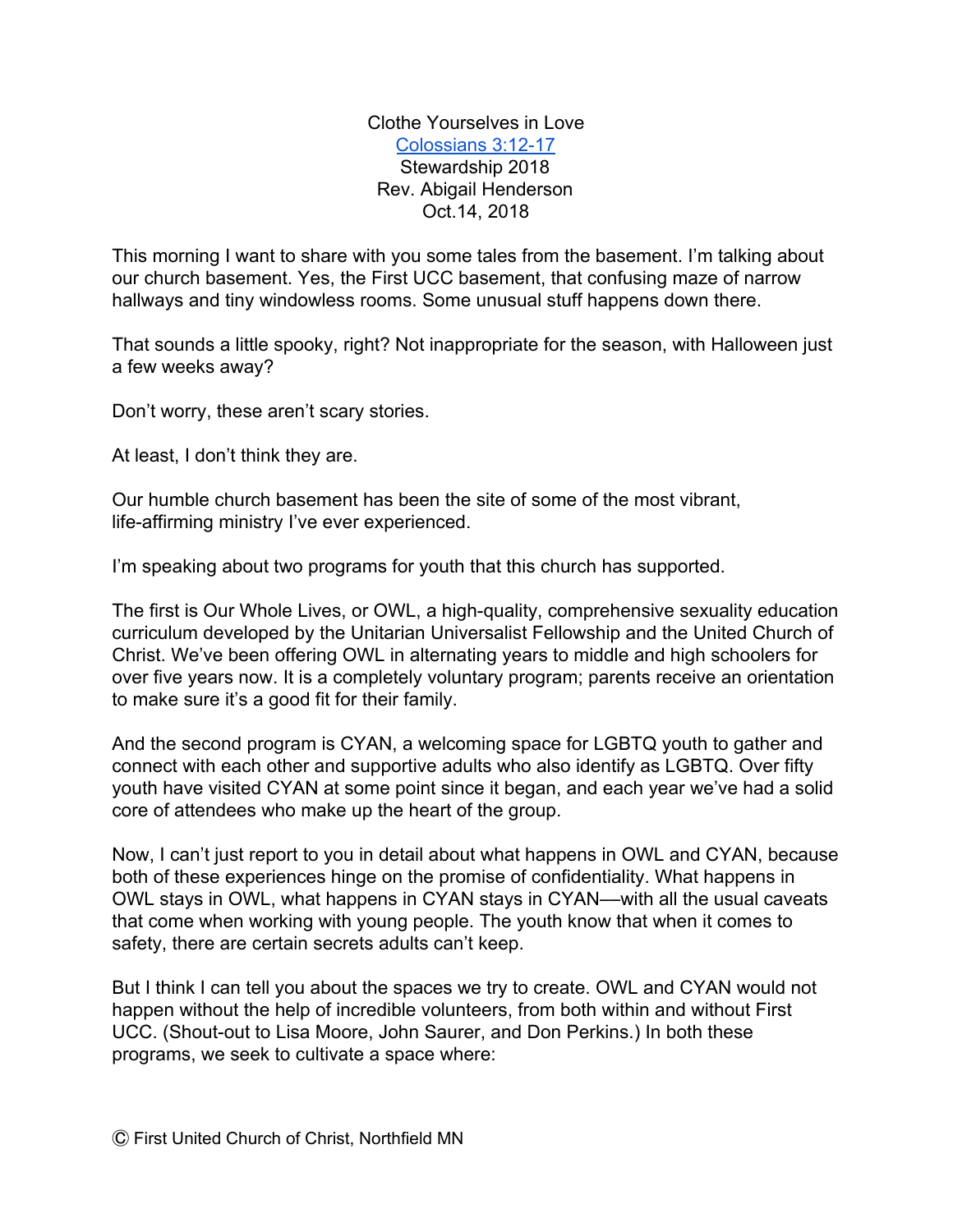- Sexuality is not a source of shame or secrecy. Instead, we talk about it as a normal and important part of human experience.
- Sexual diversity is not to be feared. In OWL and CYAN, we acknowledge a range of healthy ways to express love and connection, and that a natural part of growing up is figuring out what love and connection look like for you.
- Gender diversity is welcome in OWL and CYAN. There are so many ways to be a man, and so many ways to be a woman. Some people's sense of gender changes over time, or doesn't match the label they were given at birth, and some people don't identify with the terms "man" or "woman" at all. That can be confusing, and, in the eyes of the world, scary. But in our church basement, we are not alarmed. We are curious. And affirming of each person's sense of their own personhood.
- And finally, in CYAN and OWL, we strive to embody this value: that it is possible to engage around difficult, sensitive subjects with youth. Not only is it possible, it's imperative. For their wellbeing, and for the wellbeing of our culture at large.

I've been feeling that last point very keenly these last few weeks. Did you, like me, watch the testimonies of Dr. Christine Blasey Ford and Judge Kavanaugh? I think anybody watching brought their own stories, their own memories, their own ghosts to it.

For myself, as I took in their words and read all kinds of commentaries after, one thing struck me as incredibly tragic. The fact that, for many in our country, the sexual assault described by Dr. Ford had an air of inevitability to it. Like, it's simply what happens when young people hang out, because that's how boys are and that's how girls are and that's how party culture is, and what can be done?

I saw an editorial cartoon after the hearings, entitled "Teenage Angst in the #MeToo era." It showed two teenagers at night in a car, staring at each other. There's a boy, and he's thinking: "Wait, what am I doing here? This could come back to haunt me in thirty years when I'm up for a big position." And the girl is thinking, "What is he waiting for? Doesn't he like me? What's wrong with boys these days?"

There are so many implications here:

That the boy's future is more important than seeking a girl's permission.

That a girl thinks there's something wrong with a boy if he doesn't make the first move.

That it's a boy's *job* to make the first move.

That it's a girl's job to *welcome* it.

That this is romance: not feeling confident or safe enough to say what you want.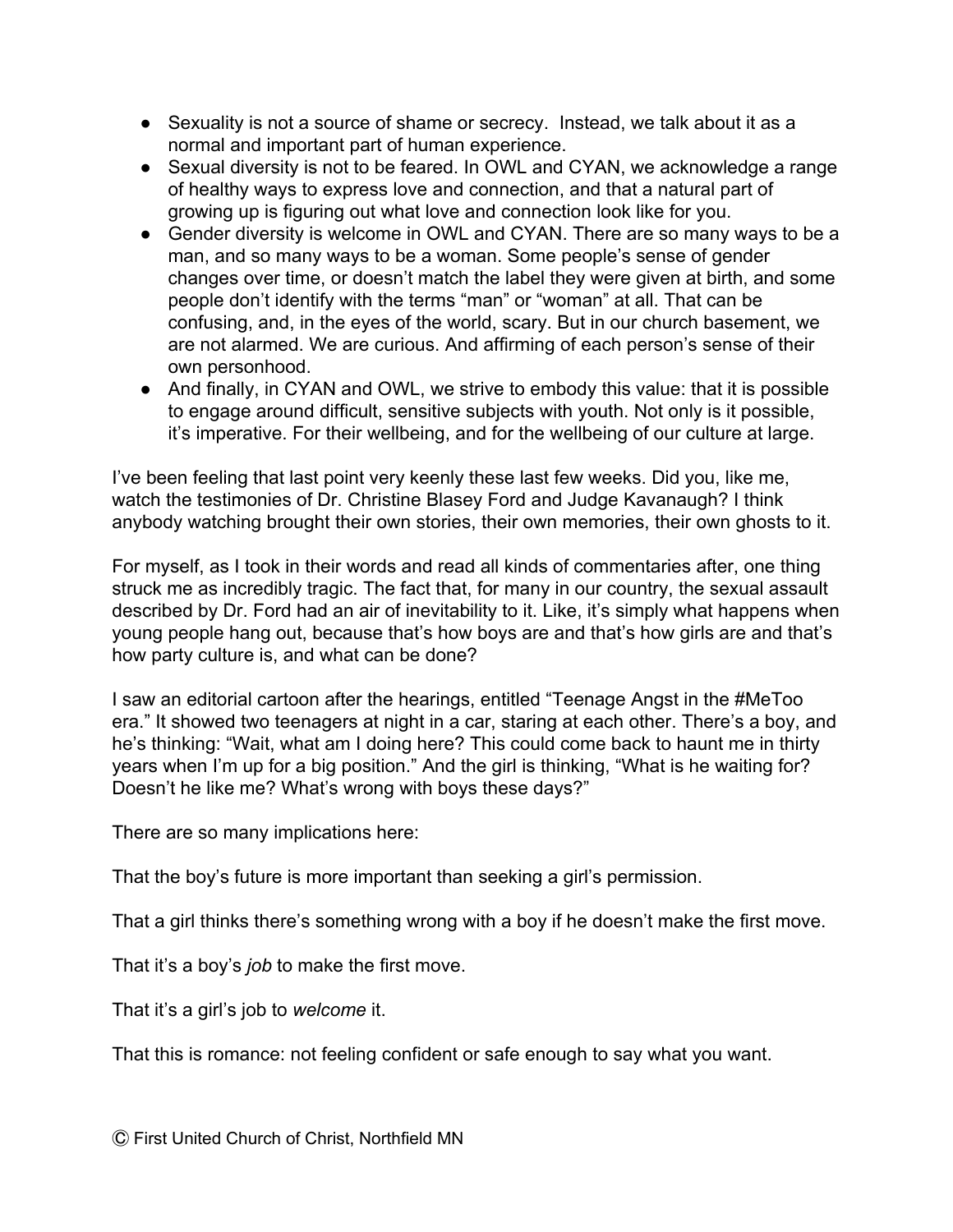That this is sexuality: not something that we cultivate in ourselves and share, as we choose, with others, a mutual creation over time, but an act that we *do*, or that is done to *us*.

I believe there is a lot here that is toxic. Toxic ideas about what it means to be male, what it means to be female; about desire and who gets to act on it and when; and about bodies, how we treat our own and those of others. I believe this toxicity to be all around us. We are steeped in it. Even when we try to resist it in our own relationships, our own families, we see the old power dynamics play out in media, in the workplace, on the national stage.

And I am not surprised; these cultural forces are far older than any of us. Centuries older. In the great scheme of things, we are only just waking up to the possibility that the way we respond to the accepted ways of the world can be different.

In Paul's letter to the Colossians—you knew I would get there eventually!—Paul, or someone writing as Paul, is motivated to write, in part, because some members of that church have been led astray by some so-called "false doctrine." This was a problem faced by the early church, as these fledgling communities tried to clarify what they believed and whom exactly they followed. The culture then, like now, was alive with competing teachings.The writer wants to get the church back on track. The section we read just now is meant reorient the readers; remind them of what is most important, most central, most grounding to them.

So Paul preaches to them using a metaphor they would recognize: "Clothe yourselves with compassion, kindness, humility, meekness, and patience." And then, "Above all, clothe yourselves with love."

The writer recognizes that the Colossians need to shed - take off - whatever parts of their apparel that are hindering them from embodying the spiritual qualities that have the power to bind them together. But to do so requires daily practice, ritual. The metaphor of putting on one's clothes is perhaps even more powerful to modern ears, we who have so many clothes and looks to choose from compared to a first century listener.

Imagine you are hearing Paul's words as you get dressed in the morning. Instead of putting on an outfit that is ill-fitting, that is too tight in some places and too loose in others, that makes you feel uncomfortable in your own skin, embarrassed by your body and irritable with the world, what if you could put on something else? No matter who you are, how you were built, you put on clothes that made you feel at ease, that reflects who you are, that boosts your confidence and your ability to express your needs?

In other words, what if you could remind yourself, each and every day, that you are a beloved child of God and nothing can change that?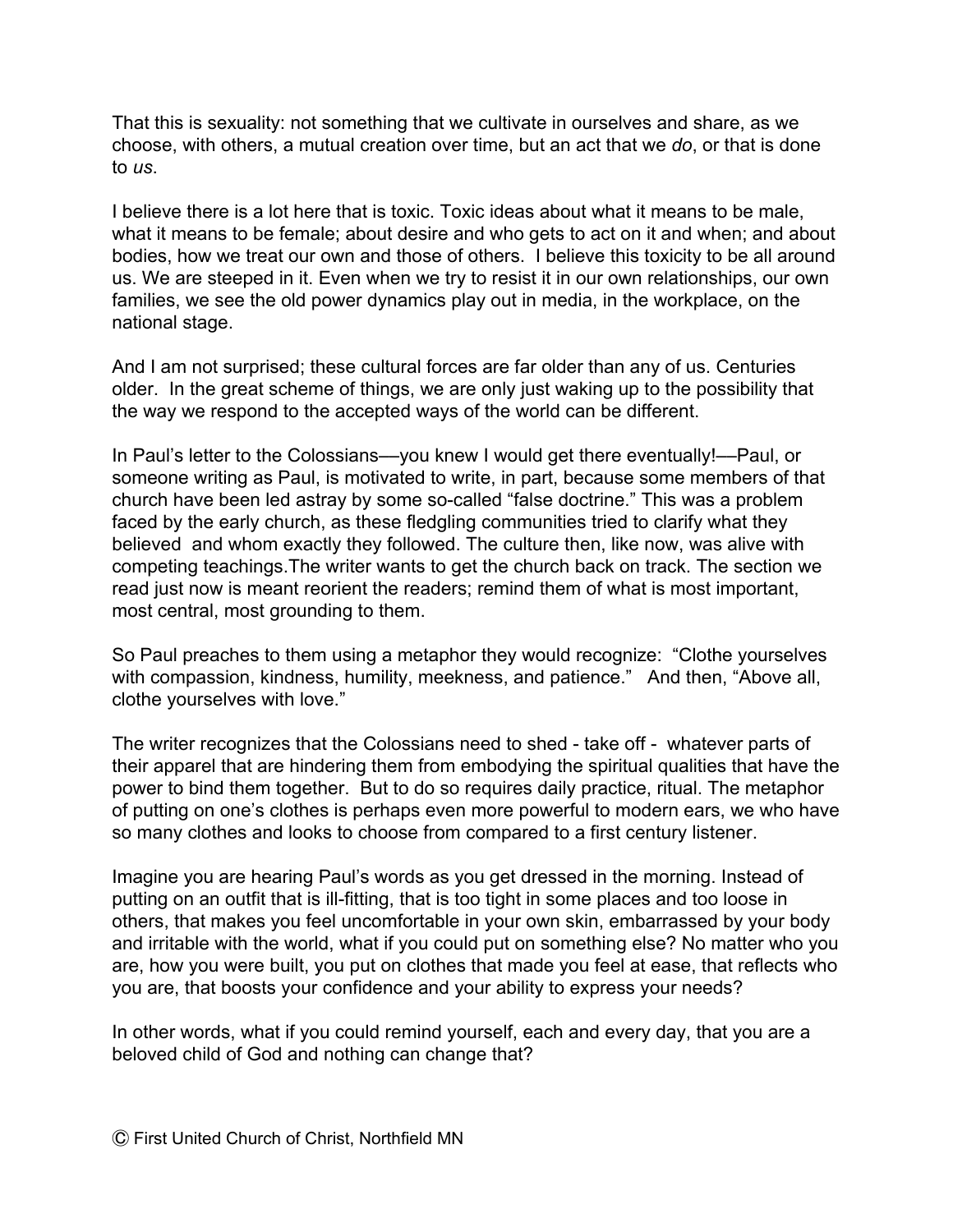And what if, in addition, you decide to try on different things like compassion for others? Or, say, curiosity about what's going on for someone else, and eagerness to learn? And willingness to ask questions and check in, to make sure someone else is OK? What if you could put on the ability to give and receive feedback, to take risks but also tolerate disappointment? What if you could put on the practice of expressing 'no' when you need to, and expressing yes when you need to, and gracefully receiving it when others do the same? What if your clothes made you feel self-assured enough that you could do these things without the false courage of drugs and alcohol––something that many young people turn to because they don't have other tools?

When people have clothed themselves in love in this way—a basic regard for self, a basic regard for others––communication about sexuality and gender isn't that scary. Teaching about consent––seeking consent, giving consent, withdrawing consent, respecting consent—isn't that complicated.

This is what we're going for in OWL and CYAN.

If I were to say to the youth, "Clothe yourselves in love, Paul says so," they'd definitely give me some side-eye. But there are lots of ways to get the same point across. And we do. Through activities and discussion and the creation of supportive environments in which youth feel empowered to ask questions, get the information they need, support each other, and claim their own worth and dignity.

OWL and CYAN have the power to change lives. I know this, because youth who've participated in them have told me so. I've had youth at First UCC tell me stories of using their OWL skills "in the wild." I try not to cry, I'm so proud of them. They also tell me that they are proud that they learned about these things at *their* church. A phrase I hear often is, "My friends don't believe I can talk to my pastor about *that kind of thing."*

I had coffee a few weeks ago with a young person who who attends CYAN. They are not a member of our church, but they've spent a lot of time in our basement. As I listened to this person talk, I was filled with some badly-needed hope. This kid had plans, ambitions, and they were so, so *confident*, speaking with such a clear voice. I thought, I would follow this kid into the future, whatever it holds. And then they told me this: "CYAN has helped me so much. It helped me figure out who I am."

I got chills. And I felt such deep gratitude, for being here, for being able to do this work, to live out my faith in this way, to invite other adults to do the same.

These areas of my ministry have had a "soft start" this year, as Will and I recover from our difficult summer. But they are happening, and with your generosity, they will continue to grow. With increased staff capacity, we can recruit and train more volunteers, offer these ministries to more youth in our own church and, we hope, to greater Northfield.